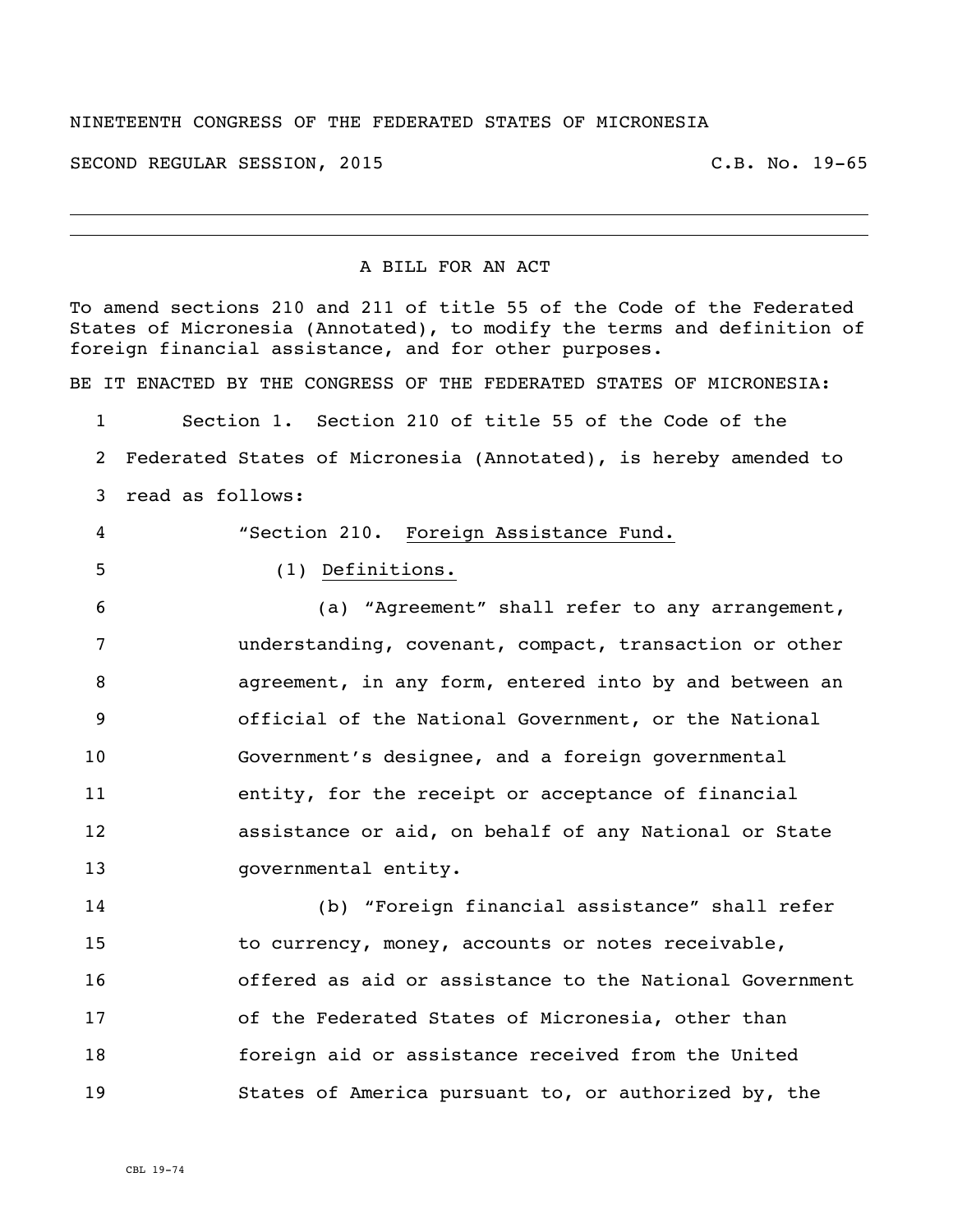provisions of the Compact of Free Association between the Federated States of Micronesia and the United States of America. (c) "Foreign in-kind assistance" shall refer to any and all foreign assistance in the form of goods, services, or other modes of assistance not covered under 7 subsection (1)(b) hereof. (2) Approval by Congress. (a) The President shall submit any agreement for 10 the acceptance or receipt of foreign financial assistance of more than two hundred thousand U.S. dollars to the Congress no later than the first regular or special session of Congress convened immediately subsequent to the execution of such agreement, for approval by resolution.  $[+a+](i)$  No such agreement shall be valid, and **no funds may be received pursuant to such agreement,**  unless and until Congress approves the agreement by resolution.  $[\frac{1}{1}]\$ [ii) Should the Congress not approve such agreement by resolution before the adjournment of the first regular session following the President's submission of the agreement to Congress, that agreement shall be deemed disapproved. (b) The President shall submit notice of any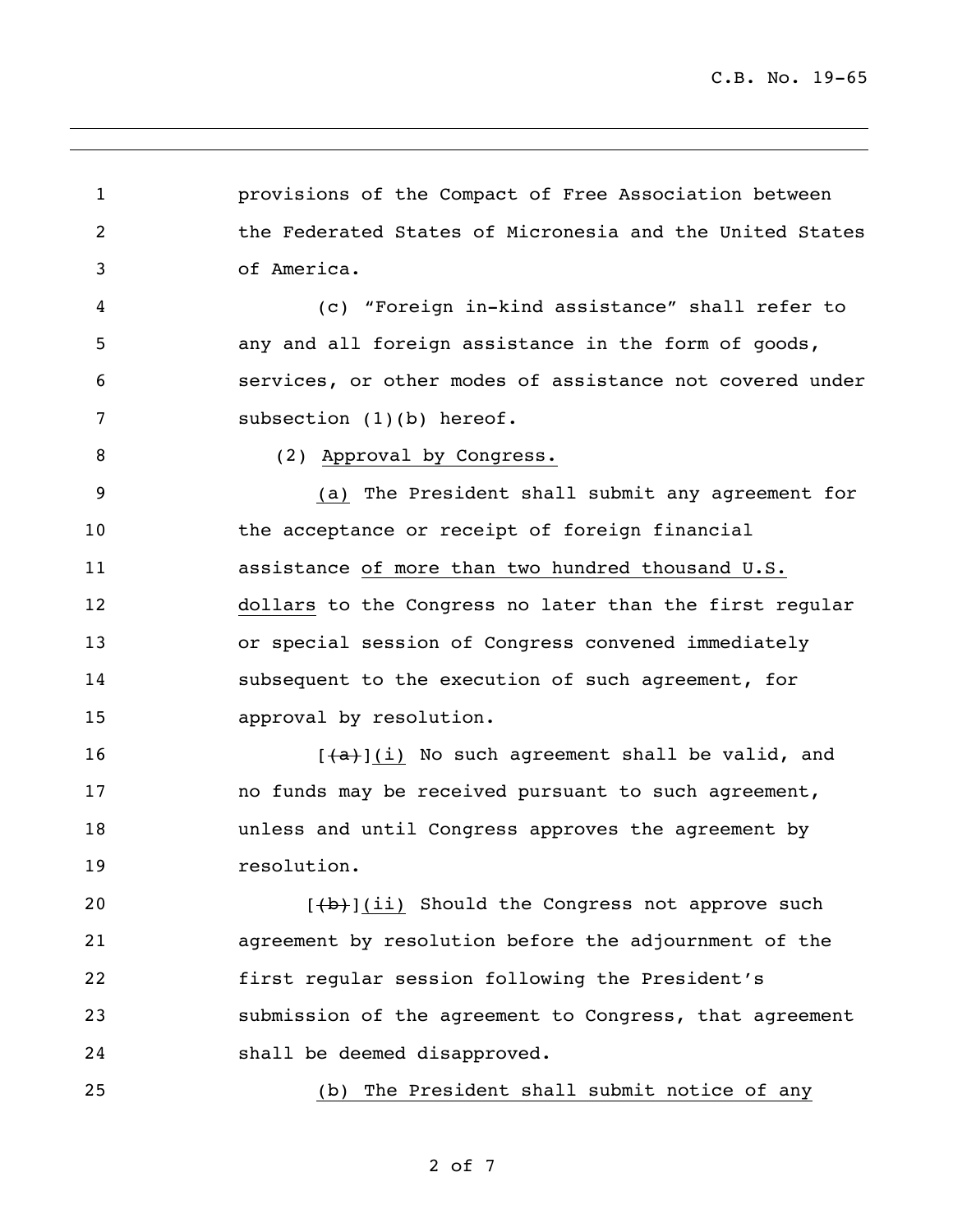agreement for the acceptance of foreign financial assistance of less than two hundred thousand U.S. dollars to Congress within thirty (30) days subsequent to the execution of such agreement. (3) Foreign Assistance Fund. There is hereby established within the National Treasury of the Federated States of Micronesia a Foreign Assistance Fund which shall initially consist of all unobligated

 balances of foreign assistance funds from the preceding fiscal year, and all foreign assistance funds designated for the National Government and made available beginning October 1, 1996. Thereafter, the Department of Finance 13 shall receive, maintain a Complete record of, and where applicable, deposit all foreign Financial assistance as defined in subsection (1) of this section into the Fund, pursuant to the Financial Management Act of 1979.

 (a) The President or the President's designee shall notify the Congress of the receipt of foreign financial assistance, the amount thereof in U.S. dollars, and, where applicable, the deposit of such assistance into the Fund, no later than the first session of Congress, be it regular or special, convened subsequent to such receipt.

 (b) Where the foreign financial assistance received is denominated in the form of goods or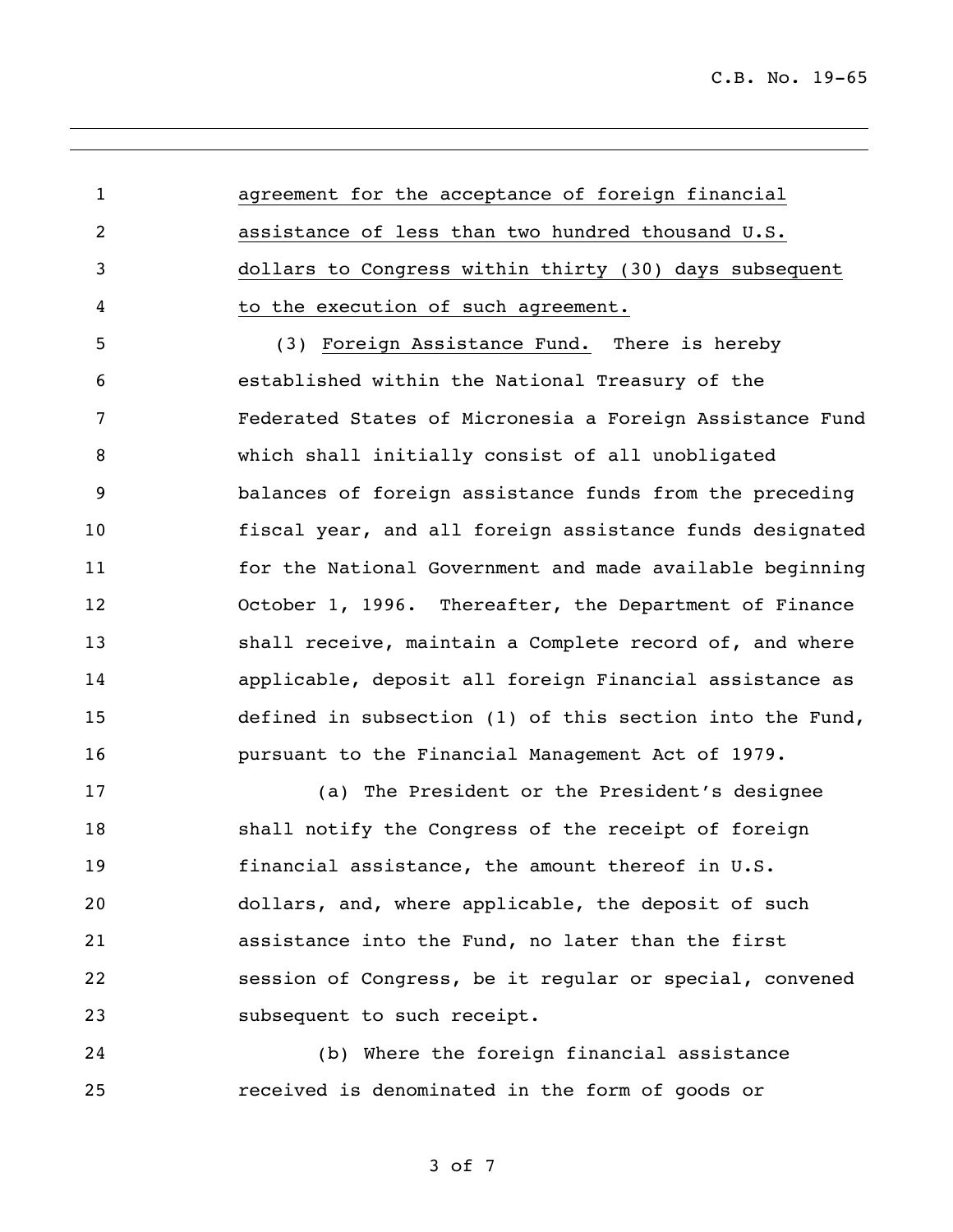C.B. No. 19-65

 services, the President or the President's designee shall notify the Congress of the value thereof in U.S. dollars, and the destination where such goods have been delivered, or location where such services have been rendered, no later than the first session of Congress convened subsequent to such receipt.

 (4) Development of Fund – Duties of the Department of Finance. The Division of Investment Management of the Department of Finance shall, upon approval of the President and in cooperation with the Department of External Affairs, actively seek foreign assistance funding, foster productive use of foreign assistance, and produce reports of the acquisition, use, expenditure 14 of, and fiscal obligations attendant upon, foreign assistance available to or received by the National Government of the Federated States of Micronesia.

 (5) Reports. No later than April 1 of each year, 18 the President shall submit to the Congress a report on **the status of the Foreign Assistance Fund, which report** shall include:

 (a) a complete and accurate accounting of all foreign financial assistance receive;

 (b) a complete and accurate record of the manner in which the foreign financial assistance was distributed as among and between the States and the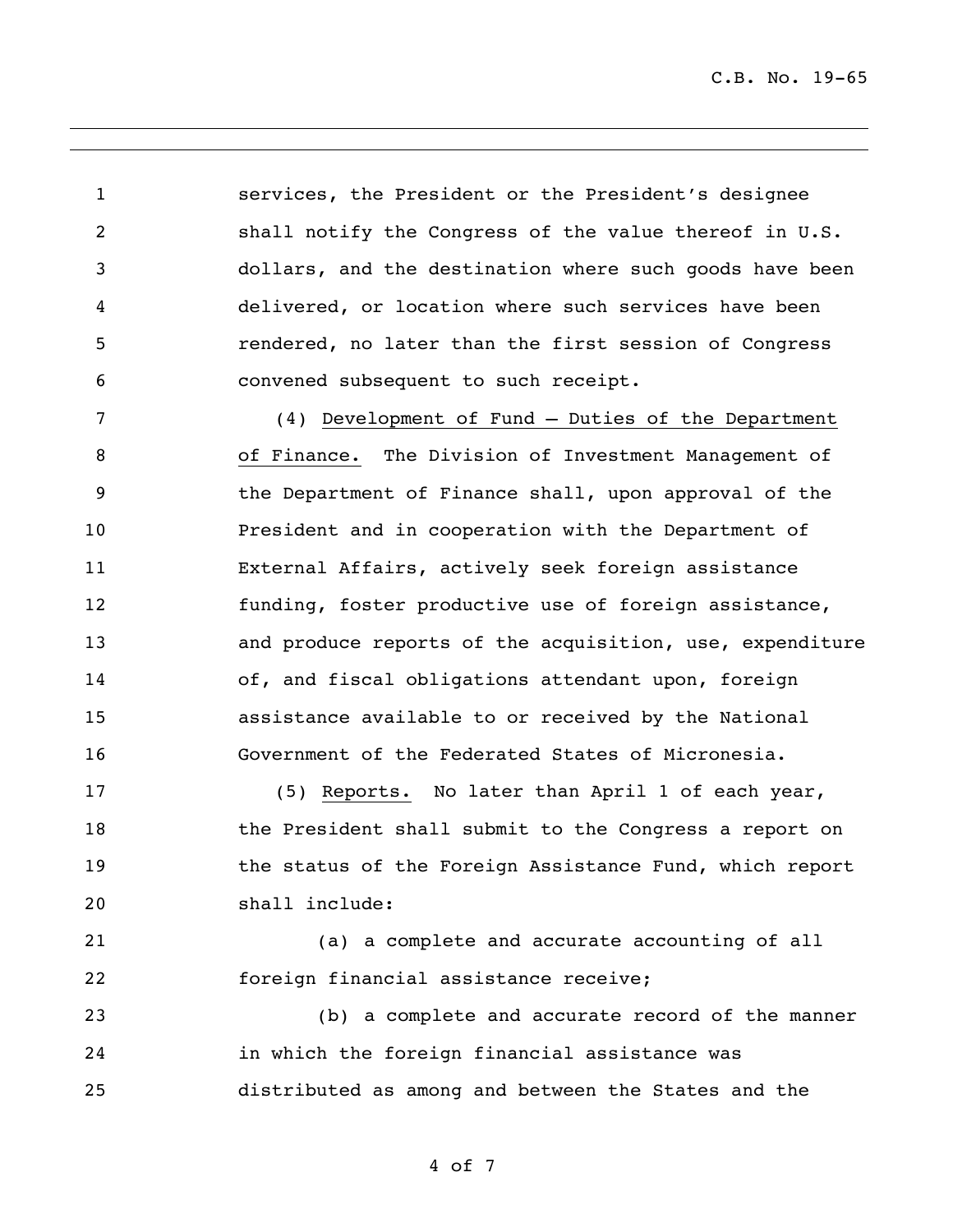National Government; and (c) whether such distribution comports with the provisions of article XII, section 1 (b) of the Constitution." Section 2. Section 211 of title 55 of the Code of the Federated States of Micronesia (Annotated), is hereby amended to read as follows: 8 "Section 211. Program Fund. (1) Definitions. The term "programs" shall include all funds made available to the Federated States of Micronesia pursuant to Sections 221(a), 221(c), and 224 (program funds) of the Compact of Free Association and United States statute through categorical, block, consolidated project, or discretionary grants. It shall also include grants received from any international or United Nations organization. It shall not include other funds pursuant to the Compact of Free Association, or funds received from the United States Department of 19 19 Interior derived from its annual departmental budget, or those funds known as transition funds, nor indirect costs received for the administration of Federal programs.

 (2) Program review. Prior to the submittal of any first year or first time application, proposal or preexpenditure report that requests funding for \$50,000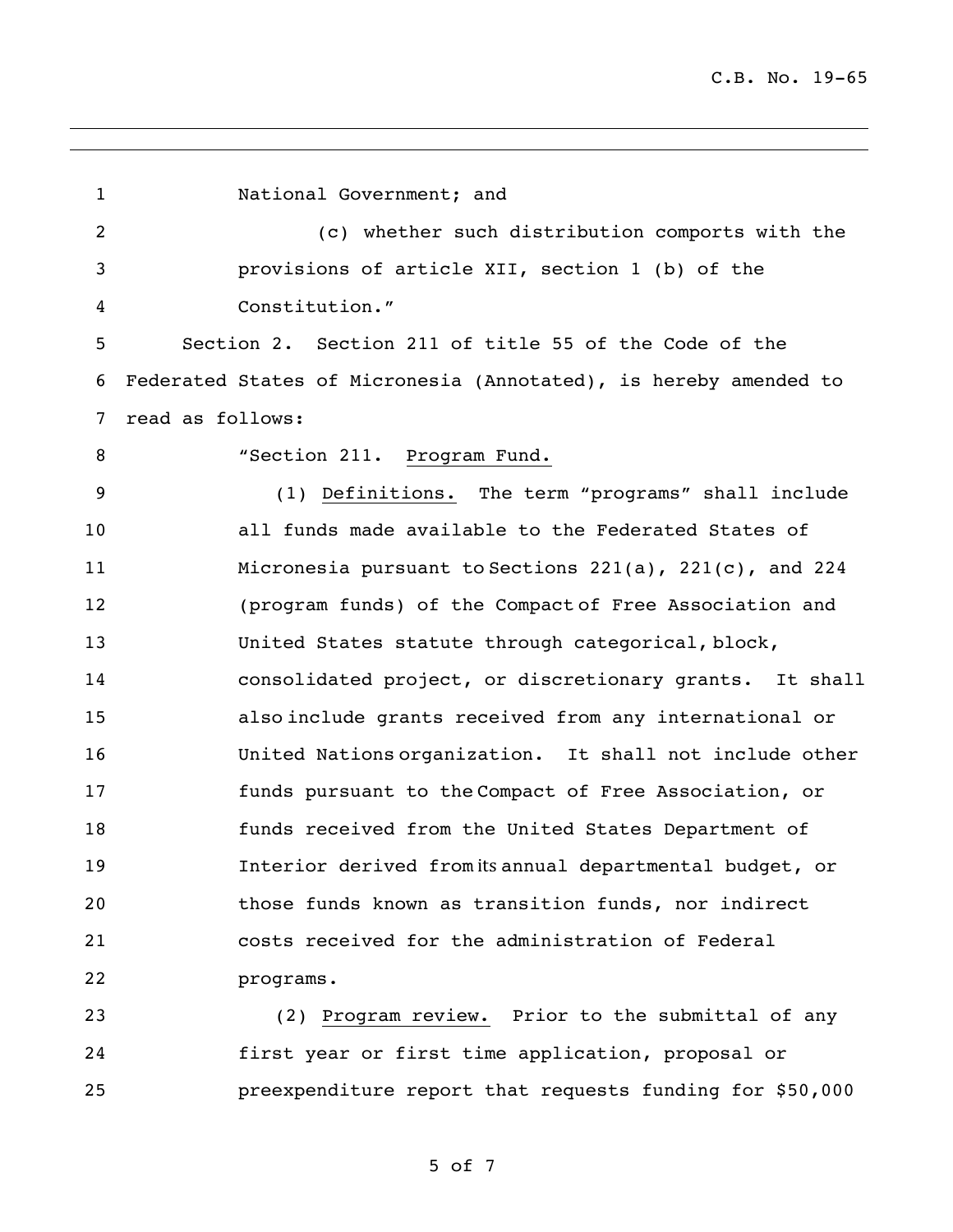| $\mathbf{1}$   | or more to any United States Federal agency, the          |
|----------------|-----------------------------------------------------------|
| $\overline{c}$ | President or his designee shall notify the Congress of    |
| 3              | the Federated States by submitting [submit] such          |
| 4              | application, proposal, or preexpenditure report to        |
| 5              | Congress." [ of the Federated States of Micronesia for    |
| 6              | its review and approval by resolution. If Congress is     |
| 7              | not in session, the appropriate committee shall review    |
| 8              | and approve the application, proposal, or                 |
| 9              | preexipenditure report. The scope of such review shall    |
| 10             | be complete, with the ability to approve any aspect of    |
| 11             | any application, proposal, or preexpenditure. The         |
| 12             | approval of any application, proposal, or                 |
| 13             | preexpenditure. The approval of any application,          |
| 14             | proposal, or preexpenditure report by the appropriate     |
| 15             | committee shall not obligate funds from the National      |
| 16             | Treasury where they were not otherwise appropriated       |
| 17             | pursuant to law. The Congress or the appropriate          |
| 18             | committee shall complete its review within 40 days of     |
| 19             | submission.1                                              |
| 20             | (3) Program Fund. Prior to the submittal of any           |
| 21             | application, proposal, or preexpenditure report to any    |
| 22             | United States agency, the President or his designee shall |
| 23             | submit such application, proposal, or preexpenditure      |
| 24             | report to the Congress of the Federated States of         |

Micronesia, whether or not its review and approval by the